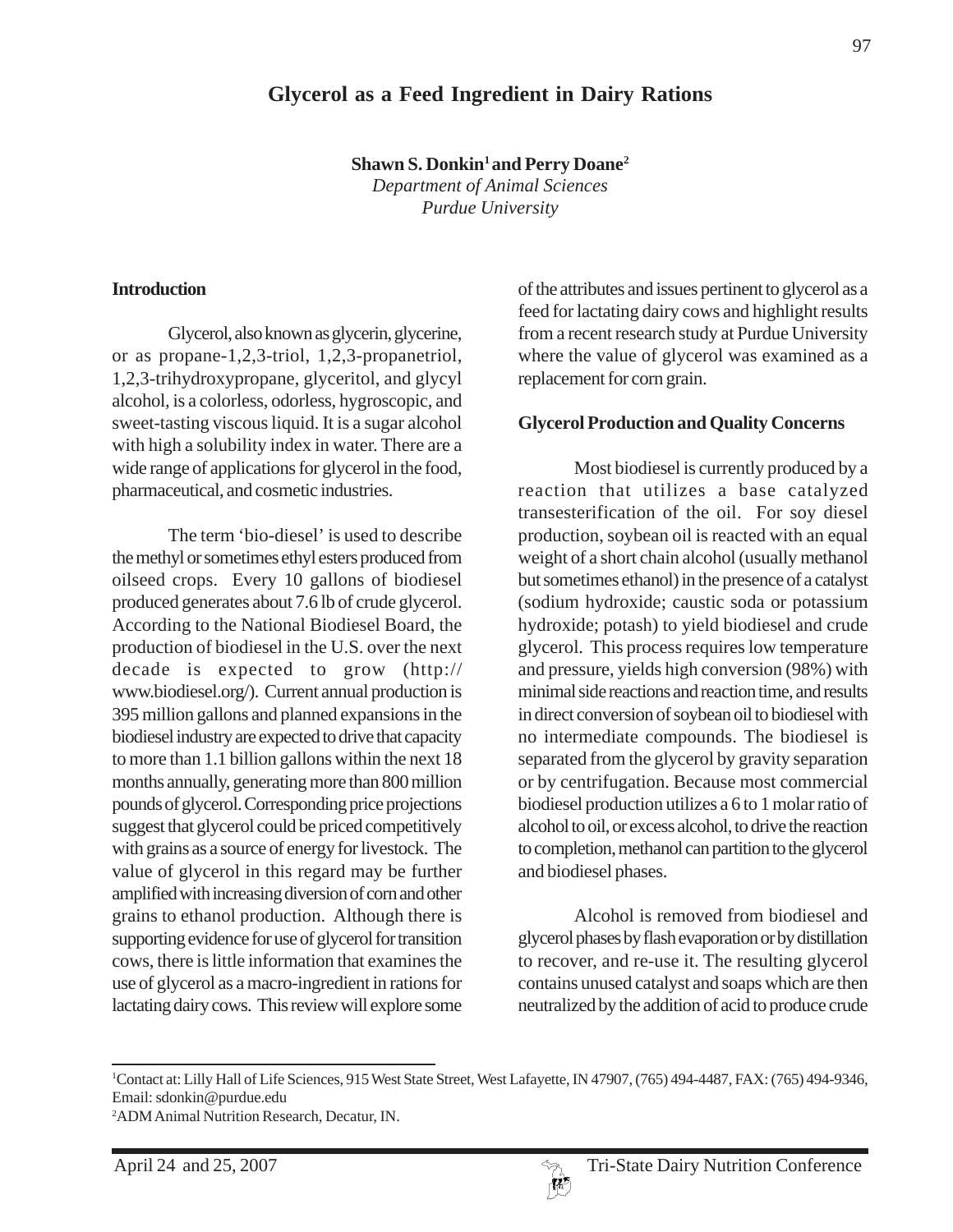glycerin containing 80 to 88% glycerol. Further purification of crude glycerin to 99% or higher purity is needed for use in the cosmetic and pharmaceutical industries. Impurities devalue crude glycerol; high levels of residual catalyst, salts, and methanol may be problematic in the using of glycerol as a livestock feed. Recent evaluation of crude glycerol from soy biodiesel production indicates a glycerol content of 76.2% and as much as 7.98% fat, 0.05% protein, and 2.73% ash. The latter was composed of 11 ppm Ca, 6.8 ppm Mg, 53 ppm P, and 1.2% Na (Thompson and He, 2006).

Glycerin is generally recognized as safe for use in animal feed (FDA, 2006, 21 C.F.R. 582.1320). Although food grade glycerol is safe in this regard concerns have been expressed relative to contaminant levels in crude glycerol from biodiesel production. Methanol levels are of particular concern and the methanol content of crude glycerol should be less than 0.5%. A recent regulatory letter issued by FDA indicates that methanol levels higher than 150 ppm could be considered unsafe for animal feed.

#### **Glycerol for Transition Cows at Low Inclusion Levels**

The use of glycerol in the treatment of ketosis was reported as early as 1954 (Johnson et al., 1954), and evaluation of glycerol as well as propylene glycol as a ketosis treatment was further explored in the 1970's (Fisher et al., 1971, 1973). More recently, the value of glycerol has been examined as a preventative aid for metabolic problems associated with transition cows. Goff and Horst (2001) used up to 3 L in ketosis treatment and prevention, and DeFrain et al. (2004) fed 1.89 lb/day to transition dairy cattle. While these studies demonstrate the potential value of glycerol in treating ketosis, there is a lack of data to examine the value of glycerol as a primary ration ingredient for posttransition dairy cattle. Feeding rates for transition cows range from 5 to 8 % of the dietary DM.

### **Feeding Studies Using Higher Inclusion Levels of Glycerol**

Feeding studies have typically been lower from 150 to 472 g/day (Fisher et al., 1971, 1973; Kalili et al., 1997). There are only a handful of studies with glycerol feeding rates that approach 5% or more of the ration on a dry matter **(DM)** basis. Schröder and Südekum (1999) fed 10% glycerol to dairy cattle, effectively replacing over one-half of the starch in the diet, without negatively affecting intake, ruminal digestibility, rumen microbial synthesis, or total tract nutrient digestibility in steers. Feeding 3.6% glycerol to mid-lactation dairy cows was without effect on intake, milk production, or gross milk composition but slightly altered the profile of fatty acids in milk and increased rumen propionate and butyrate concentrations at the expense of reduced acetate concentration (Khalil et al., 1997). Feeding 1.89 lb/day of glycerol to +21 days relative to calving (5.4% of ration DM) did not have any effects on milk production or feed intake (DeFrain et al., 2004). Feeding 500 ml of glycerol, or approximately 3.1% of ration DM, from 3 weeks prior to calving through 70 days in milk caused an increase milk yield and milk protein content (Bodarski et al., 2005). Taken together, these experiments indicate that glycerol may be added to diets for lactating cows to a level of at least 10% of DM without deleterious effects, and in some cases, beneficial effects on milk production and composition have occurred.

## **Energy Value for Glycerol**

Because glycerol has not been used as a macro ingredient, the estimates of net energy of lactation **(NE<sub>t</sub>)** are not available for typical feeding scenarios. Schröder and Südekum (1999) reported estimates from 0.9 to 1.03 Mcal/lb with energy values decreasing for higher starch diets, and recently, DeFrain et al. (2004) reported 0.86 Mcal/ lb when feeding glycerol in early lactation. There is uncertainty in the energy value for glycerol due to

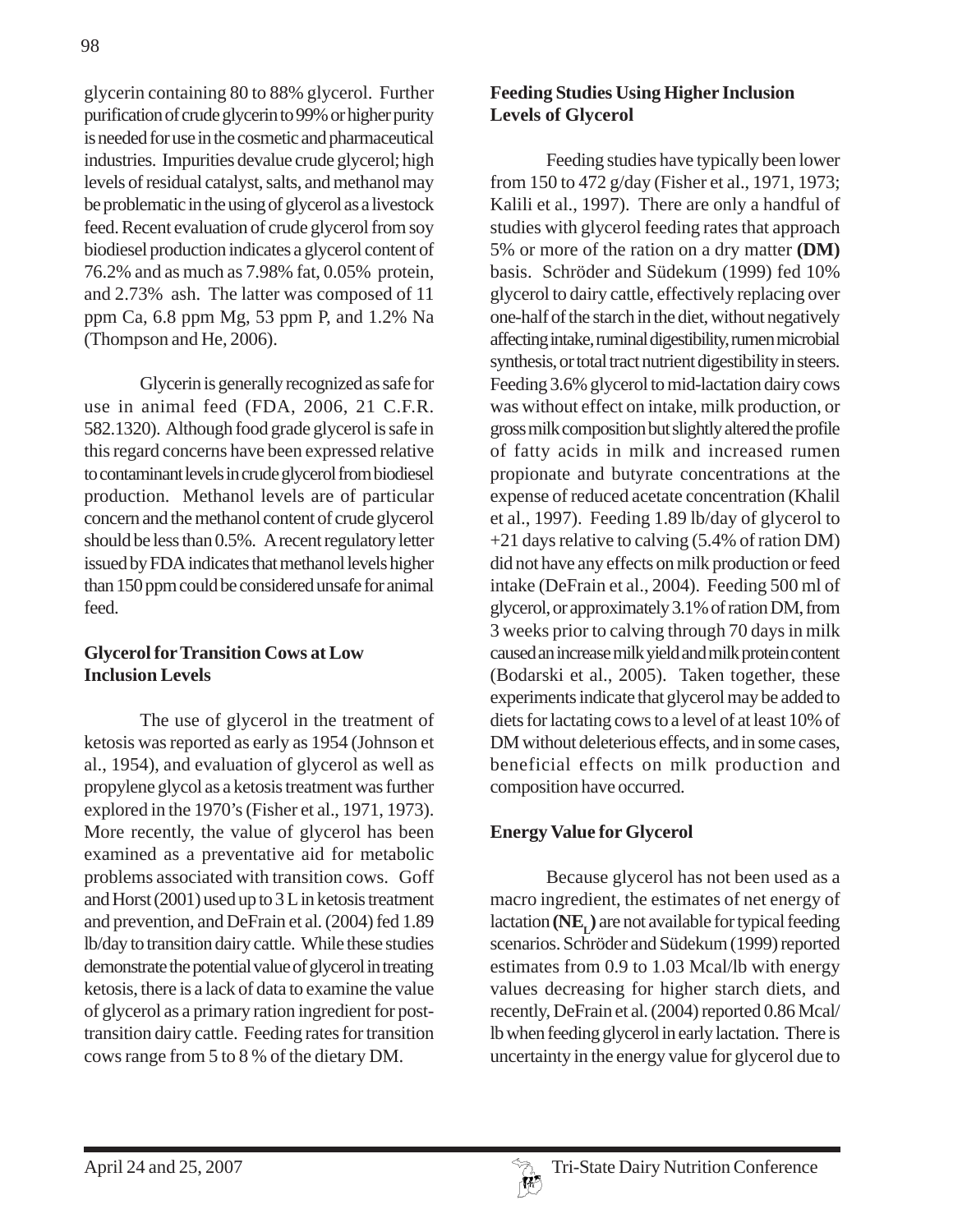the amounts fed previously and unknown interactions with other ration components.

### **Rumen Metabolism of Glycerol**

Glycerol is fermented to volatile fatty acids **(VFA)** in the rumen. Early reports of glycerol fermentation indicated that glycerol was almost entirely fermented to propionate (Johns et al., 1953; Garton et al., 1961). Other reports indicate an increase in acetic and propionic acids (Wright, 1969) or increased propionic and butyric acids (Czerkawski and Breckenridge, 1972). In vitro glycerol fermentation using rumen fluid inoculum from cows adapted to glycerol feeding indicates increased production of propionate and butyrate at the expense of acetate (Remond et al., 1993). Studies using 14°C labeled glycerol indicate that that most of the glycerol was found in propionate (Bergner et al., 1995). Rumen microbes adapt to glycerol feeding as the rates of glycerol disappearance from rumen fluid are more rapid after 7 days of glycerol feeding to donor animals used as a source of rumen-fluid (Kijora et al., 1998). In studies where 15 to 25% glycerol was added, most of the glycerol disappeared within 6 hours (Bergner et al., 1995).

The maximal rates of glycerol disappearance in the rumen determined using in vitro fermentors is 0.52 to 0.62 g/hour (Remond et al., 1993). There is lack of agreement for in vivo disappearance from the rumen by microbial metabolism. Estimates from disappearance of a 200 g dose of glycerol indicate that more than 85% of glycerol in the rumen disappears within 2 hours in cattle acclimated to glycerol feeding (Kijora et al., 1998). Other data using a dose of 240 g of glycerol indicate rumen disappearance rates ranging between 1.2 to 2.4 g/hour (Remond et al., 1993). Likewise, there have been reports suggesting that a portion of the glycerol entering the rumen can be absorbed directly (Remond et al., 1993). The fate of any absorbed glycerol is metabolism in the liver and requires glycerol kinase (Lin, 1977), and this enzyme is responsible for channeling glycerol into the triose phosphate step of glycolysis/ gluconeogenesis. When glucose demands are high, such as the case for lactating cows, the fates of absorbed glycerol or propionate produced by rumen fermentation are likely to be identical.

# **Feeding Experiments with Glycerol at Purdue University**

The objective of our experiment was to evaluate the value of glycerol as a replacement for corn grain in diets of lactating dairy cattle. Sixty lactating Holstein cows were housed in individual tie stalls at the Purdue Dairy Research and Education Center and adjusted to a basal diet for a 2 week period. Cows were then assigned to diets containing 0, 5, 10, or 15% glycerol (99.5% USP/FCC, Kosher grade) as a percentage of ration DM. The basal (0 glycerol) ration was balanced to meet exceed or NRC (2001) requirements and contained corn silage, alfalfa haylage, hay, dry-rolled corn, vitamins, and minerals (Table 1). Corn was replaced by an equivalent amount of food grade glycerol and corn gluten feed. The addition of corn gluten feed adjusted for the protein removed with corn grain. Diets were offered once daily for ad libitum intake (5 to 10% weighbacks), feed refusals were measured daily and feed intake determined by difference. Cows were milked twice daily and milk samples were obtained weekly at two consecutive milkings and analyzed for fat, protein, lactose, total solids, milk urea N, and somatic cells.

Glycerol was well-tolerated by the cows, and there were no differences in DM intake or milk production when the entire 8 week experimental period is considered (Table 2). Feed intake was reduced by inclusion of 15% glycerol during the first 7 days of the trial. Negative effects on intake were only evident during the first week of the test and differences were not detected for the subsequent 7 weeks. Recovery of intake within 7 days suggests

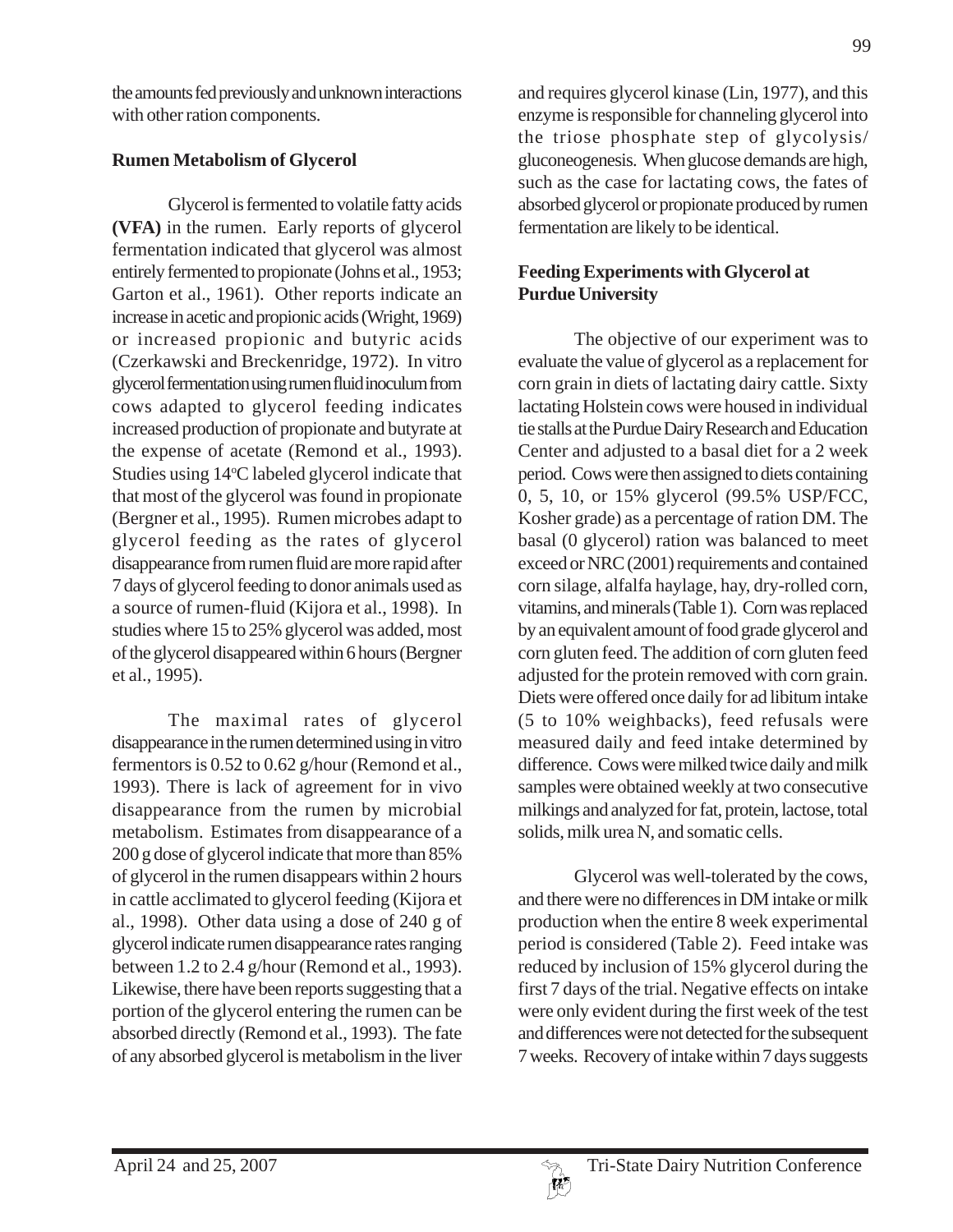that achieving a feeding rate of 15% glycerol might be best accomplished with a protocol that gradually introduces glycerol into the ration.

Milk production and composition were not altered in response to glycerol feeding with the exception of decreased milk urea nitrogen in response to glycerol. These changes were observed at all levels of glycerol feeding. Reduced MUN concentrations suggest improved use of dietary protein by rumen bacteria and reduced losses as ammonia. Cows fed the highest amount of glycerol gained the most weight during the 8 week feeding period. Cows fed 10 and 15% glycerol gained more weight than cows fed 5% glycerol or the control diet. Weight gain for the control cows and 5% glycerol did not differ.

Estimates of  $NE<sub>L</sub>$  for the diets were calculated from intake, production data, and body weight **(BW)** changes. The energy content of each ration was calculated for each cow over the experimental period using total energy expenditure (milk, maintenance, and BW gain) with DM intake. An estimate of  $NE<sub>L</sub>$  (Mcal/lb) for each diet was determined from NE<sub>r</sub> used (Mcal) divided by DM consumed for the corresponding interval. Estimated energy values for the diets were 0.70, 0.70, 0.71, and  $0.72 \pm 0.02$  Mcal/lb and were not different (P  $= 0.90$ ). The lack of differences in this regard suggests that glycerol can be substituted for corn without adjustments for the energy content. However, the feed energy value of crude glycerol is likely to be less than that of pure glycerol and must be adjusted for the levels and energy content of the impurities. It should be noted that the energy values of the TMR determined by chemical analysis in Table 1, are slightly higher than the estimates determined by difference of milk produced and BW change. These differences may reflect the effects of increasing intake and therefore passage rate to reduce the NE value of the rations.

Results from this study clearly indicate that glycerol is a valuable feed ingredient for lactating dairy cows. Glycerol can be included as a macro ingredient in diets for lactating dairy cows without any deleterious effects. Therefore, feeding glycerol in place of corn is an alternative strategy for formulating diets for lactating cows when corn is not priced favorability.

These data point to the feeding value of glycerol when fed in pure form; however, depending on the level and composition of impurities, the feeding value of crude glycerol cannot be implied directly from these results.

#### **Summary**

Previously published research and recent work completed at Purdue University indicate the value of glycerol as a feed for lactating dairy cattle. Increased production of biodiesel and resulting glycerol when combined with an increased demand for corn in ethanol production may warrant use of glycerol as livestock feed. Although issues exist relative to the composition of crude glycerol, there does not appear to be any detrimental impact of feeding glycerol up to at least 15% of the total ration DM. Caution should be used; however, when introducing glycerol to the diet as approximately 7 days is required to adapt the rumen to glycerol feeding.

#### **References**

Bergner, H., C. Kijora , Z. Ceresnakova, and J. Szakacs. 1995. In vitro studies on glycerol transformation by rumen microorganisms. Arch. Tierernahr. 48:245-256.

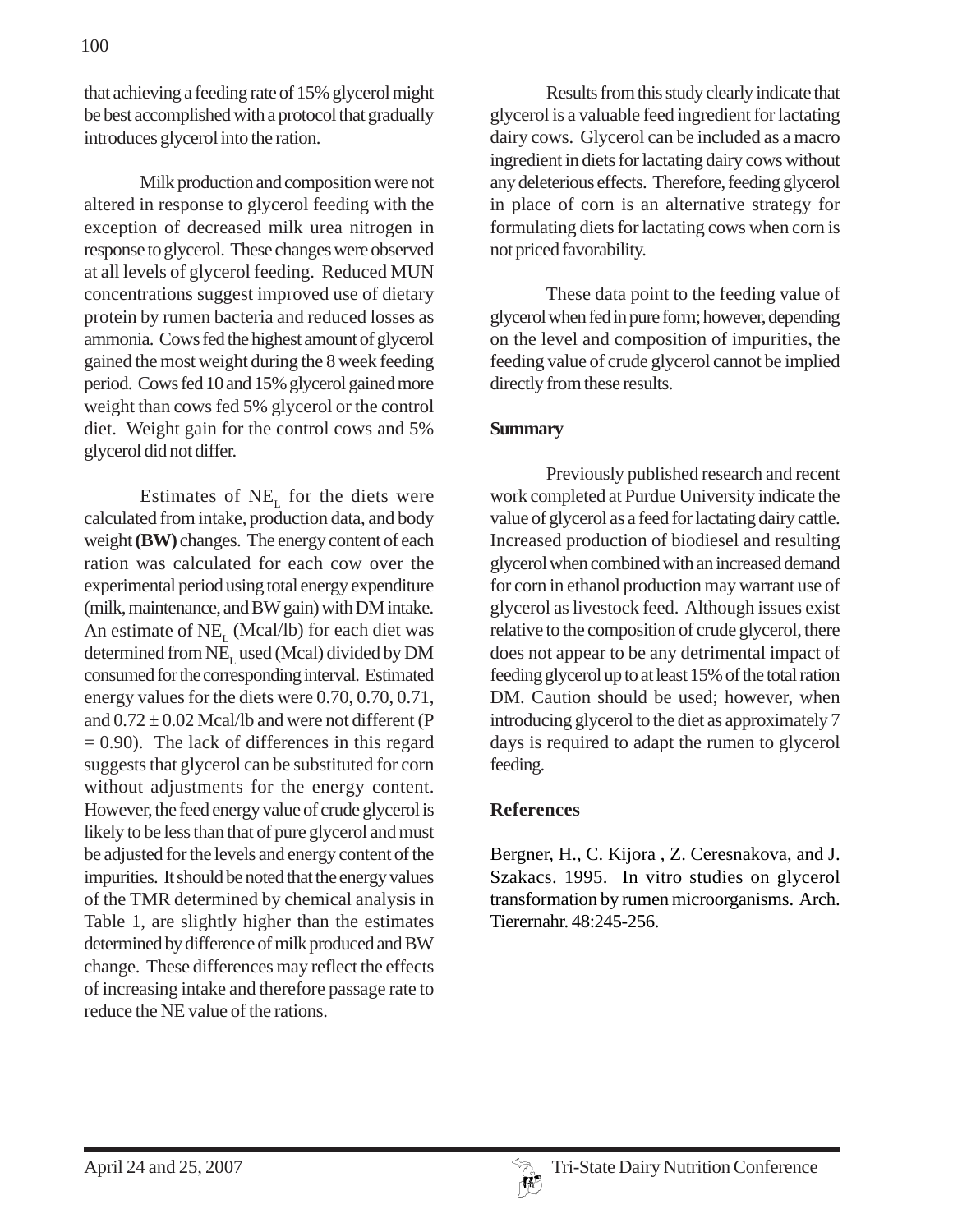Bodarski, R., T. Wertelecki, F. Bommer, and S. Gosiewski. 2005. The changes of metabolic status and lactation performance in dairy cows under feeding TMR with glycerin (glycerol) supplement at periparturient period. Electronic Journal of Polish Agricultural Universities, Animal Husbandry, 8:1- 9.

Czerkawski, J.W., and G. Breckenridge. 1972. Fermentation of various glycolytic intermediates and other compounds by rumen micro-organisms, with particular reference to methane production. Br. J. Nutr. 27:131–146.

DeFrain, J.M., A.R. Hippen, K.F. Kalscheur, and P.W. Jardon. 2004. Feeding glycerol to transition dairy cows: Effects on blood metabolites and lactation performance. J. Dairy Sci. 87:4195-4206.

Fisher, L.J., J.D. Erfle, G. A. Lodge, and F.D. Sauer. 1973. Effects of propylene glycol or glycerol supplementation of the diet of dairy cows on feed intake, milk yield and composition, and incidence of ketosis. Can. J. Anim. Sci. 53:289–296.

Fisher, L.J., J.D. Erfle, and F.D. Sauer. 1971. Preliminary evaluation of the addition of glucogenic materials to the rations of lactating cows. Can. J. Anim. Sci. 51:721–727.

Food and Drug Administration, Code of Federal Regulations, 21CFR582.1320, Title 21, Vol. 6, 2006. 21CFR582.1320.

Garton, G.A., A.K. Lough, and E. Vioque. 1961. Glyceride hydrolysis and glycerol fermentation by sheep rumen contents. J. Gen. Microbiol. 25:215– 225

Goff, J.P., and R.L. Horst. 2001. Oral glycerol as an aid in the treatment of ketosis/fatty liver complex. J. Dairy Sci. 84(Suppl. 1):153. (Abstr.).

Johns, A.T. 1953. Fermentation of glycerol in the rumen of sheep. New Zealand J. Sci. Technol. 35:262-269.

Johnson, R.B. 1955. The treatment of ketosis with glycerol and propylene glycol. Cornell Vet. 44:6– 21.

Khalili, H., T. Varvikko, V. Toivonen, K. Hissa, and M. Suvitie. 1997. The effects of added glycerol or unprotected free fatty acids or a combination of the two on silage intake, milk production, rumen fermentation and diet digestibility in cows given grass silage based diets. Ag. Food Sci. Finland. 6:349– 362.

Kijora C, H. Bergner, K.P. Gotz, J. Bartelt, J. Szakacs, and A. Sommer. 1998. Research note: investigation on the metabolism of glycerol in the rumen of bulls. Arch. Tierernahr. 51:341-348.

Lin, E.C.C. 1977. Glycerol utilization and its regulation in mammals. Annu. Rev. Biochem. 46:765–795.

Rémond, B., E. Souday, and J.P. Jouany. 1993. In vitro and in vivo fermentation of glycerol by rumen microbes. Anim. Feed Sci. Technol. 41:121–132.

Schröder, A., and K.H. Südekum. 1999. Glycerol as a by-product of biodiesel production in diets for ruminants. In New Horizons for an Old Crop. Proc. 10th Int. Rapeseed Congr., Canberra, Australia, September 26–29, Paper No. 241. N. Wratten and P. A. Salisbury, ed.

Thompson, J.C., and B. He. 2006. Characterization of crude glycerol from biodiesel production from multiple feedstocks. Applied Eng. Agri. 22(2): 261- 265.

Wright, D.E. 1969. Fermentation of glycerol by rumen microorganisms. N.Z. J. Agric. Res. 12:281-286.

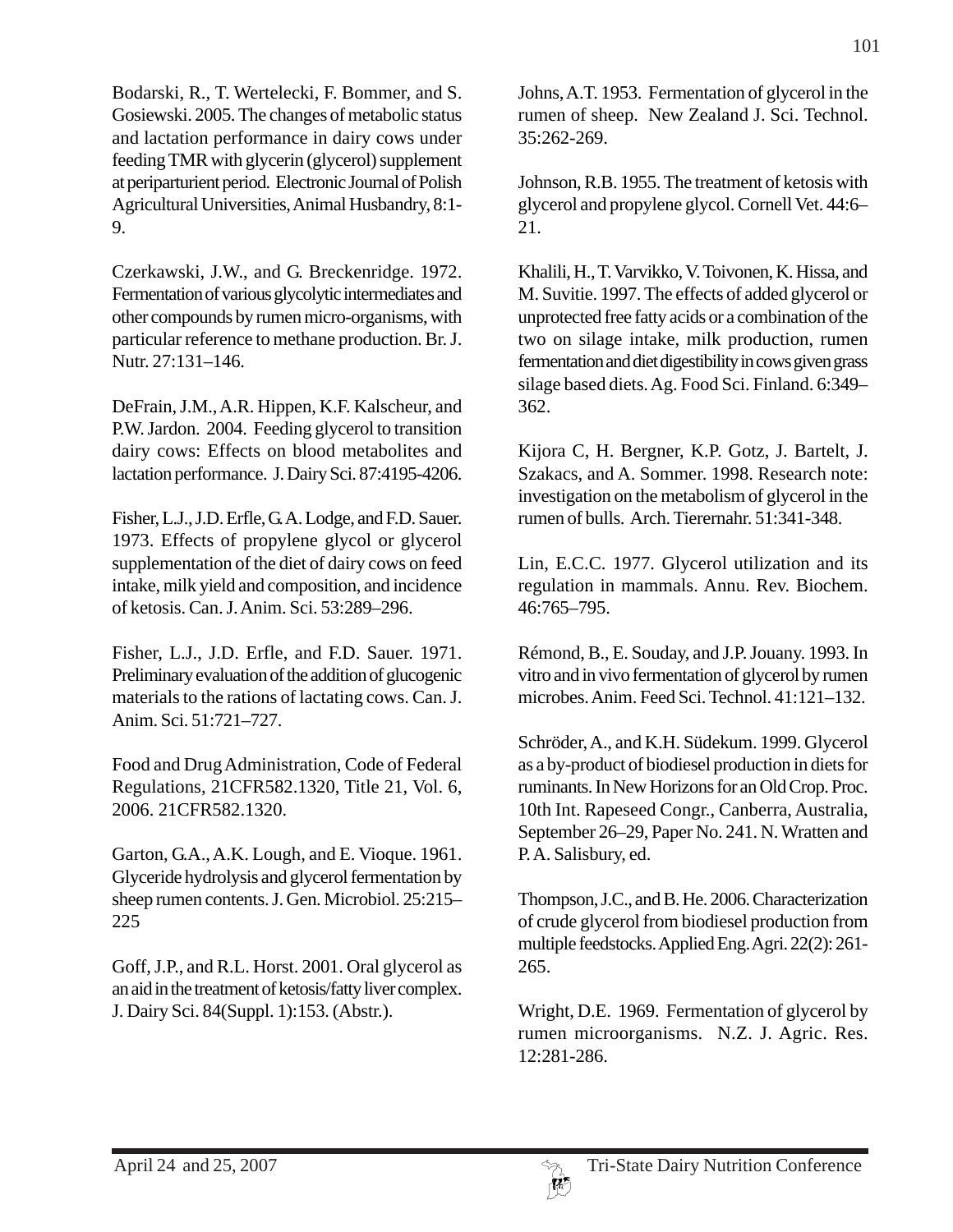|                                         |                | Glycerol (% of DM) |       |       |  |
|-----------------------------------------|----------------|--------------------|-------|-------|--|
| Ingredient                              | $\overline{0}$ | 5                  | 10    | 15    |  |
| Corn silage                             | 31.94          | 31.94              | 31.94 | 31.88 |  |
| Alfalfa haylage                         | 10.00          | 10.00              | 10.00 | 9.98  |  |
| Alfalfa hay                             | 12.16          | 12.16              | 12.16 | 12.14 |  |
| Soybean hulls                           | 7.66           | 7.66               | 7.66  | 7.64  |  |
| 48% Soybean meal                        | 6.62           | 6.62               | 6.62  | 6.61  |  |
| Roasted soybeans                        | 5.40           | 5.40               | 5.40  | 5.39  |  |
| Fish meal                               | 0.66           | 0.66               | 0.66  | 0.66  |  |
| Urea                                    | 0.30           | 0.30               | 0.30  | 0.30  |  |
| Megalac-R®1                             |                |                    |       |       |  |
|                                         | 0.98           | 0.98               | 0.98  | 0.98  |  |
| Corn, ground                            | 20.00          | 14.20              | 8.40  | 2.79  |  |
| Glycerol                                |                | 5.00               | 10.00 | 14.97 |  |
| Corn gluten meal                        |                | 0.80               | 1.60  | 2.40  |  |
| Mineral/vitamin                         | 4.28           | 4.28               | 4.28  | 4.27  |  |
| Chemical analysis, % of DM <sup>2</sup> |                |                    |       |       |  |
| Crude protein                           | 18.1           | 17.5               | 17.9  | 18.1  |  |
| <b>ADF</b>                              | 19.1           | 19.2               | 19.4  | 19.3  |  |
| <b>NDF</b>                              | 30.9           | 32.4               | 29.7  | 31.0  |  |
| $NE_{I}$ , Mcal/lb                      | 0.77           | 0.76               | 0.77  | 0.77  |  |
| Ca                                      | 1.03           | 1.01               | 1.06  | 1.05  |  |
| $\mathbf{P}$                            | 0.41           | 0.39               | 0.41  | 0.41  |  |
| Mg                                      | 0.34           | 0.31               | 0.32  | 0.33  |  |
| K                                       | 1.88           | 1.85               | 1.88  | 1.88  |  |
| Na                                      | 0.25           | 0.24               | 0.28  | 0.27  |  |

### **Table 1.** Diet composition.

1 Church and Dwight Co., Inc., Princeton, NJ.

 $^2$ DM = Dry matter, ADF = acid detergent fiber, NDF = neutral detergent fiber, and NE<sub>L</sub> = net energy for lactation.